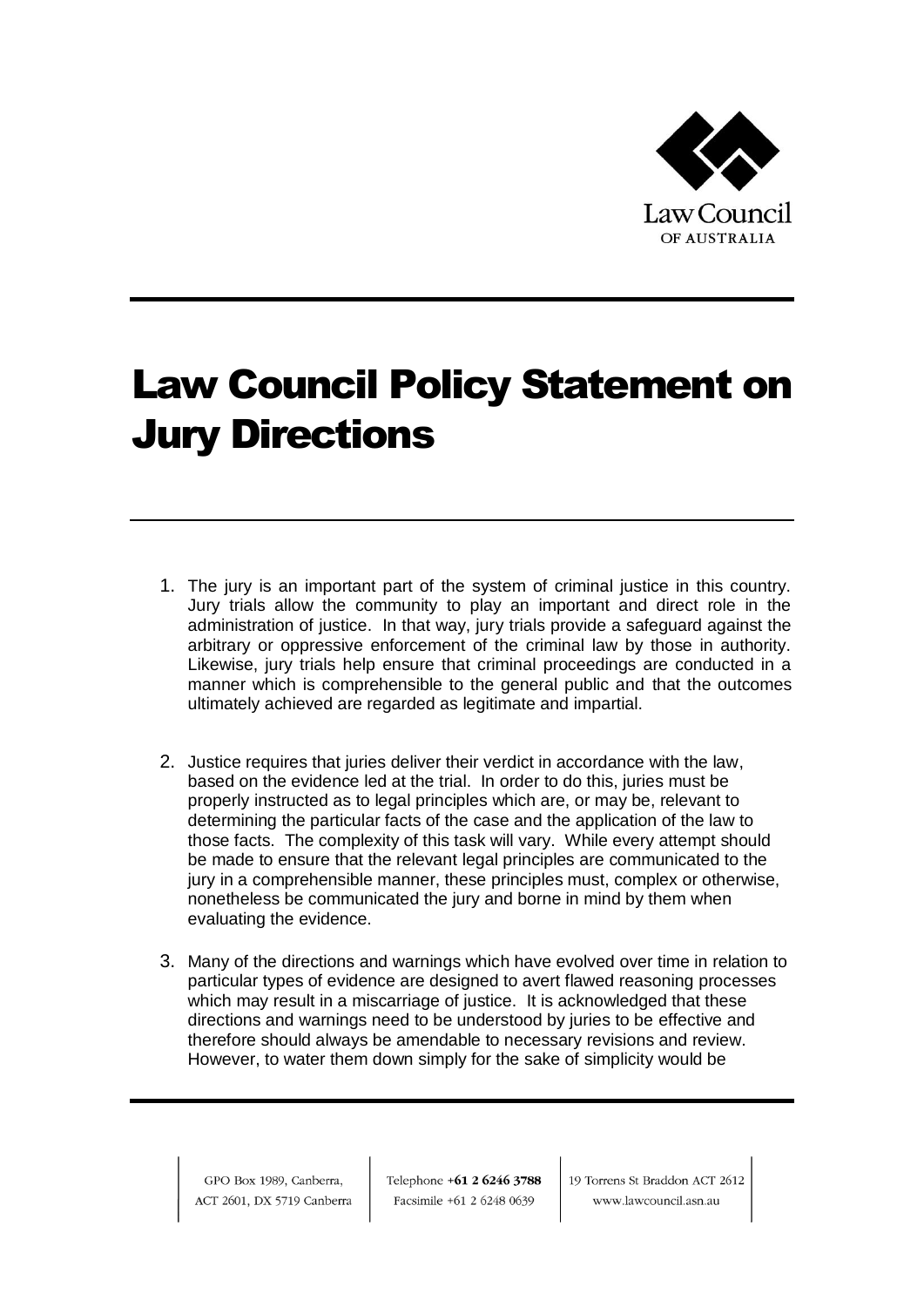counterproductive and would introduce the risk that a defendant may be denied a fair trial for want of a way to properly instruct the jury.

- 4. The directions and warnings currently required of trial judges have, for the most part, been developed by the courts in response to particular cases. These directions and warnings will continue to be developed over time as myriad new factual scenarios inevitably present themselves. The law in this area is in a constant state of change because it is impossible to predict all the circumstances in which the need for a warning or direction might emerge. Flexibility and judicial discretion are required to ensure that the directions and warnings which are given and the manner in which they communicated are appropriate in the context of any particular case. For this reason, the legislature should not attempt to codify the law in respect of jury warnings and directions or attempt to reduce the law to one piece of legislation. Unless legislation is essential (for example, to over-ride common law authority) it should be avoided.
- 5. In formulating directions and warnings, judges may be assisted by the publication of model directions, which are designed in response to the case law. Directions of this type are currently available in the Bench Books produced in a number of state jurisdictions. Given that they do not have legislative status, such directions allow for flexibility and can be readily amended or adapted to take account of developments in the law or to adjust for unforeseen circumstances. There is no need to impose any obligation on judges to use model directions as experience demonstrates that they will naturally tend to do so in order to minimise the chance of successful appeal.
- 6. Both prosecution and defence counsel have an important role to play in determining the directions and warnings to be given to the jury and must have the opportunity to request or object to particular directions or warnings. However, ultimately it is the responsibility of the trial judge to ensure that the accused receives a fair trial and this obligation must trump the strictly adversarial principle. It follows that:
	- a. Matters potentially beneficial to the defence should be put if reasonably open, notwithstanding the approach taken by trial counsel. For example, defence counsel may for sound tactical reasons choose not to advance before the jury a defence that is reasonably open on the evidence. The trial judge should nevertheless draw that defence to the attention of the jury for its consideration (bearing in mind the onus and standard of proof).
	- b. If prosecution evidence is of a type that may be unreliable and the jury may not fully appreciate that potential unreliability, an appropriate warning should be given unless there are good reasons not to.
	- c. If evidence is admitted for one purpose or use, but may not be used for some other possible purpose or use (to which it could rationally be put), the jury must be so directed.
	- d. The fact that defence counsel at trial has not requested or objected to a direction given by the judge to the jury is relevant to the question of whether or not an appeal on the basis of mis-direction should be allowed, but it should never be determinative. A defence lawyer may be